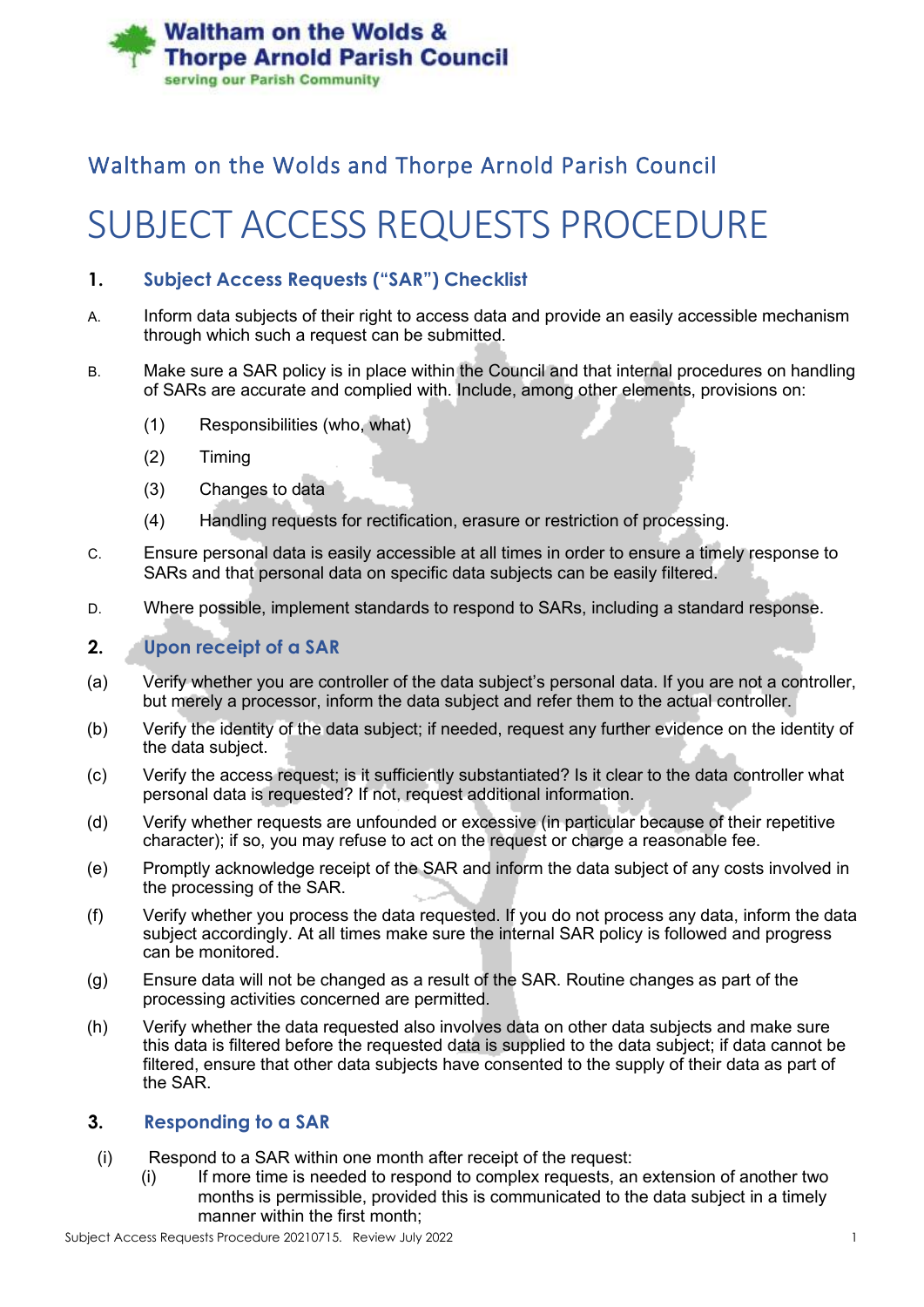

- (ii) if the Council cannot provide the information requested, it should inform the data subject on this decision without delay and at the latest within one month of receipt of the request.
- (j) If a SAR is submitted in electronic form, any personal data should preferably be provided by electronic means as well.
- (k) If data on the data subject is processed, make sure to include as a minimum the following information in the SAR response:
	- (i) the purposes of the processing;
	- (ii) the categories of personal data concerned;
	- (iii) the recipients or categories of recipients to whom personal data has been or will be disclosed, in particular in third countries or international organisations, including any appropriate safeguards for transfer of data, such as Binding Corporate Rules<sup>1</sup> or EU model clauses<sup>2</sup>;
	- (iv) where possible, the envisaged period for which personal data will be stored, or, if not possible, the criteria used to determine that period;
	- (v) the existence of the right to request rectification or erasure of personal data or restriction of processing of personal data concerning the data subject or to object to such processing;
	- (vi) the right to lodge a complaint with the Information Commissioners Office ("ICO");
	- (vii) if the data has not been collected from the data subject: the source of such data;
	- (viii) the existence of any automated decision-making, including profiling and any meaningful information about the logic involved, as well as the significance and the envisaged consequences of such processing for the data subject.
- (l) Provide a copy of the personal data undergoing processing.

# **Sample Subject Access Requests Policy**

#### **What must I do?**

- 1. *MUST*: On receipt of a subject access request you must **forward** it immediately to The Chair
- 2. *MUST*: We must correctly **identify** whether a request has been made under the Data Protection legislation
- 3. *MUST*: A member of staff, and as appropriate, councillor, who receives a request to locate and supply personal data relating to a SAR must make a full exhaustive **search** of the records to which they have access.
- 4. *MUST*: All the personal data that has been requested must be **provided** unless an exemption can be applied.
- 5. *MUST*: We must **respond** within one calendar month after accepting the request as valid.
- 6. *MUST*: Subject Access Requests must be undertaken **free of charge** to the requestor unless the legislation permits reasonable fees to be charged.

<sup>&</sup>lt;sup>1</sup> "Binding Corporate Rules" is a global data protection policy covering the international transfer pf personal data out of the European Union. It requires approval of a data protection regulator in the European Union. In most cases this will be the relevant regulator where an organisations head quarters is located. In the UK, the relevant regulator is the Information Commissioner's Office.

<sup>&</sup>lt;sup>2</sup> "EU model clauses" are clauses approved by the European Union which govern the international transfer of personal data. The clauses can be between two data controllers or a data controller and a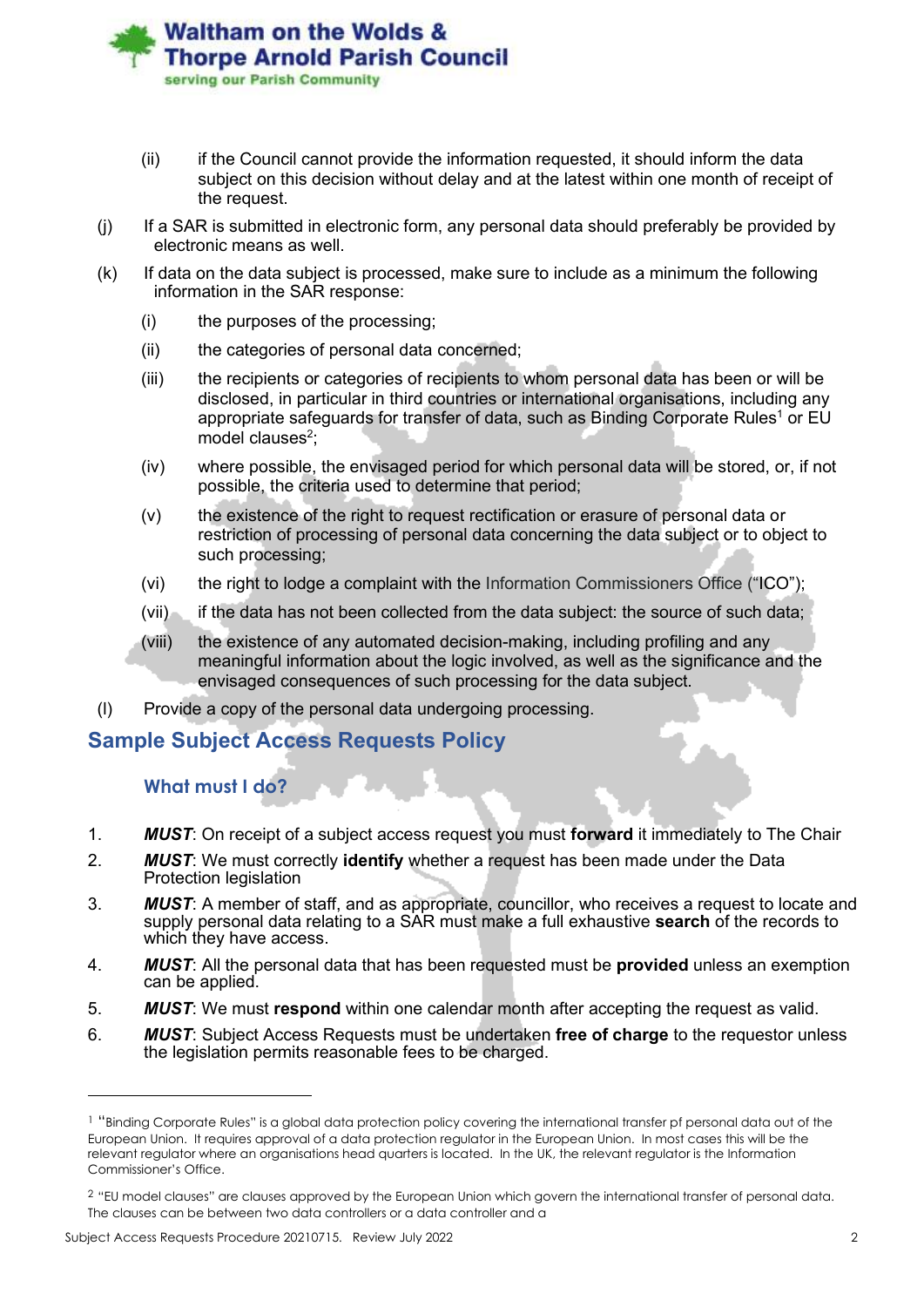

- 7. *MUST*: Councillors and managers must ensure that the staff they manage are **aware** of and follow this guidance.
- 8. *MUST*: Where a requestor is not satisfied with a response to a SAR, the Council must manage this as a **complaint**.

#### **How must I do it?**

- 1. Notify the Chair upon receipt of a request.
- 2. We must ensure a request has been received in writing where a data subject is asking for sufficiently well-defined personal data held by the Council relating to the data subject. You should clarify with the requestor what personal data they need. They must supply their address and valid evidence to prove their identity. The council accepts the following forms of identification (\* These documents must be dated in the past 12 months, +These documents must be dated in the past 3 months):
	- Current UK/EEA Passport
	- UK Photocard Driving Licence (Full or Provisional)
	- Firearms Licence / Shotgun Certificate
	- **EEA National Identity Card**
	- **Full UK Paper Driving Licence**
	- State Benefits Entitlement Document\*
	- State Pension Entitlement Document\*
	- HMRC Tax Credit Document\*
	- Local Authority Benefit Document\*
	- State/Local Authority Educational Grant Document\*
	- HMRC Tax Notification Document
	- Disabled Driver's Pass
	- Financial Statement issued by bank, building society or credit card company+
	- Judiciary Document such as a Notice of Hearing, Summons or Court Order
	- Utility bill for supply of gas, electric, water or telephone landline+
	- Most recent Mortgage Statement
	- Most recent council Tax Bill/Demand or Statement
	- Tenancy Agreement
	- Building Society Passbook which shows a transaction in the last 3 months and your address
- 3. Depending on the degree to which personal data is organised and structured, you will need to search emails (including archived emails and those that have been deleted but are still recoverable), Word documents, spreadsheets, databases, systems, removable media (for example, memory sticks, floppy disks, CDs), tape recordings, paper records in relevant filing systems etc. which your area is responsible for or owns.
- 4. You must not withhold personal data because you believe it will be misunderstood; instead, you should provide an explanation with the personal data. You must provide the personal data in an "intelligible form", which includes giving an explanation of any codes, acronyms and complex terms. The personal data must be supplied in a permanent form except where the person agrees or where it is impossible or would involve undue effort. You may be able to agree with the requester that they will view the personal data on screen or inspect files on our premises. You must redact any exempt personal data from the released documents and explain why that personal data is being withheld.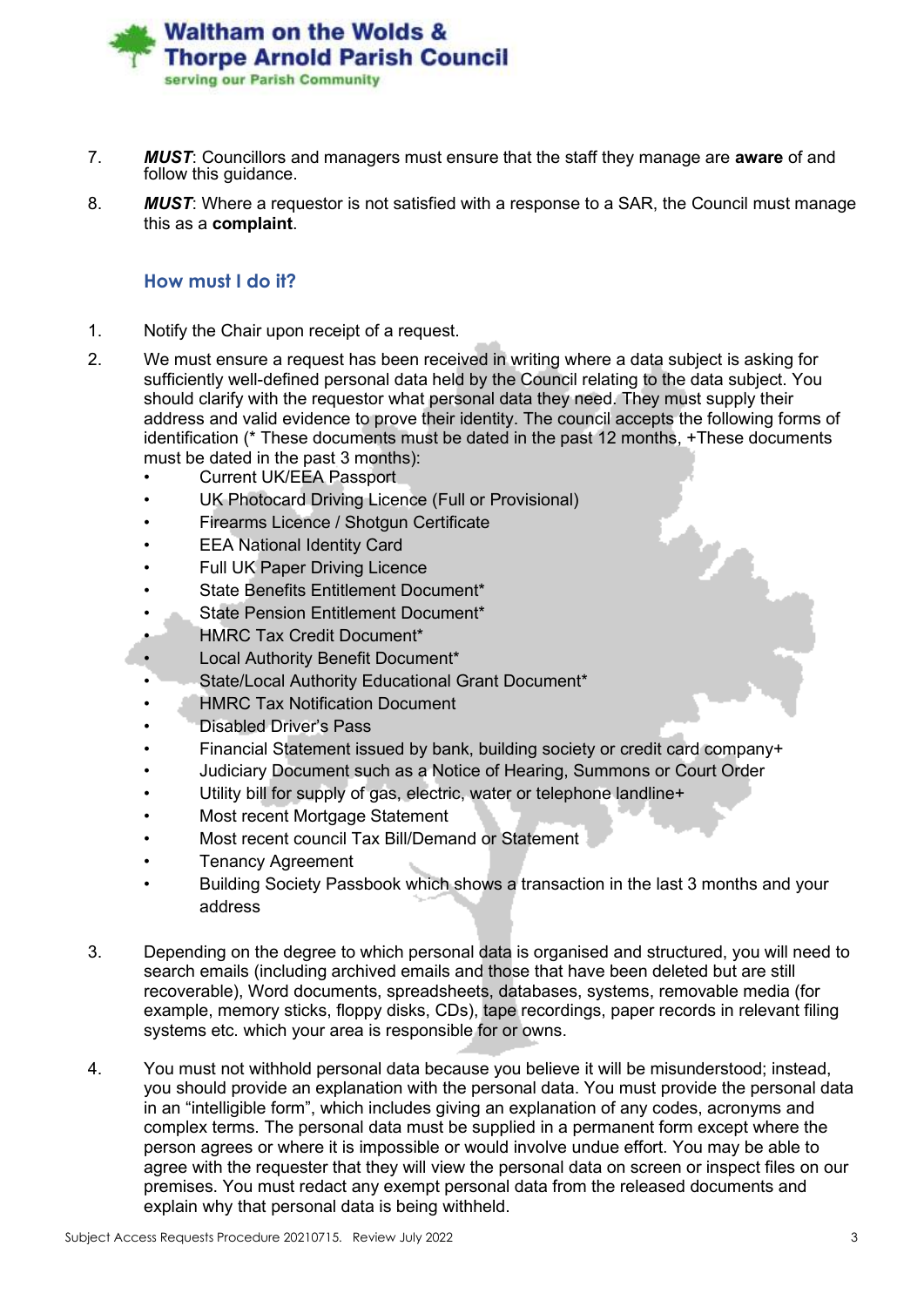

- 5. Make this clear on forms and on the Council website
- 6. You should do this through the use of induction, performance and training, as well as through establishing and maintaining appropriate day to day working practices.
- 7. A database is maintained allowing the Council to report on the volume of requests and compliance against the statutory timescale.
- 8. When responding to a complaint, we must advise the requestor that they may complain to the Information Commissioners Office ("ICO") if they remain unhappy with the outcome.

## E. **Sample letters**

- **1. All letters must include the following information:**
	- (a) the purposes of the processing;
	- (b) the categories of personal data concerned;
	- (c) the recipients or categories of recipients to whom personal data has been or will be disclosed, in particular in third countries or international organisations, including any appropriate safeguards for transfer of data, such as Binding Corporate Rules<sup>3</sup> or EU model clauses<sup>4</sup>;
	- (d) where possible, the envisaged period for which personal data will be stored, or, if not possible, the criteria used to determine that period;
	- (e) the existence of the right to request rectification or erasure of personal data or restriction of processing of personal data concerning the data subject or to object to such processing;
	- (f) the right to lodge a complaint with the Information Commissioners Office ("ICO");
	- (g) if the data has not been collected from the data subject: the source of such data;
	- (h) the existence of any automated decision-making, including profiling and any meaningful information about the logic involved, as well as the significance and the envisaged consequences of such processing for the data subject.

#### **2. Replying to a subject access request providing the requested personal data**

#### [Name] [Address][Date] Dear [Name of data subject] **Data Protection subject access request**

Thank you for your letter of *[date]* making a data subject access request for *[subject]*. We are pleased to enclose the personal data you requested.

Include 1(a) to (h) above.

Copyright in the personal data you have been given belongs to the Council or to another party. Copyright material must not be copied, distributed, modified, reproduced, transmitted, published or otherwisemade available in whole or in part without the prior written consent of the copyrightholder.

Yours sincerely"

#### **3. Release of part of the personal data, when the remainder is covered by an exemption**

<sup>3</sup> "Binding Corporate Rules" is a global data protection policy covering the international transfer of personal data out of the European Union. It requires approval of a data protection regulator in the European Union. In most cases this will be the relevant regulator where an organisations head quarters is located. In the UK, the relevant regulator is the Information Commissioner's Office.

<sup>4</sup> "EU model clauses" are clauses approved by the European Union which govern the international transfer of personal data. The clauses can be between two data controllers or a data controller and a data processor.